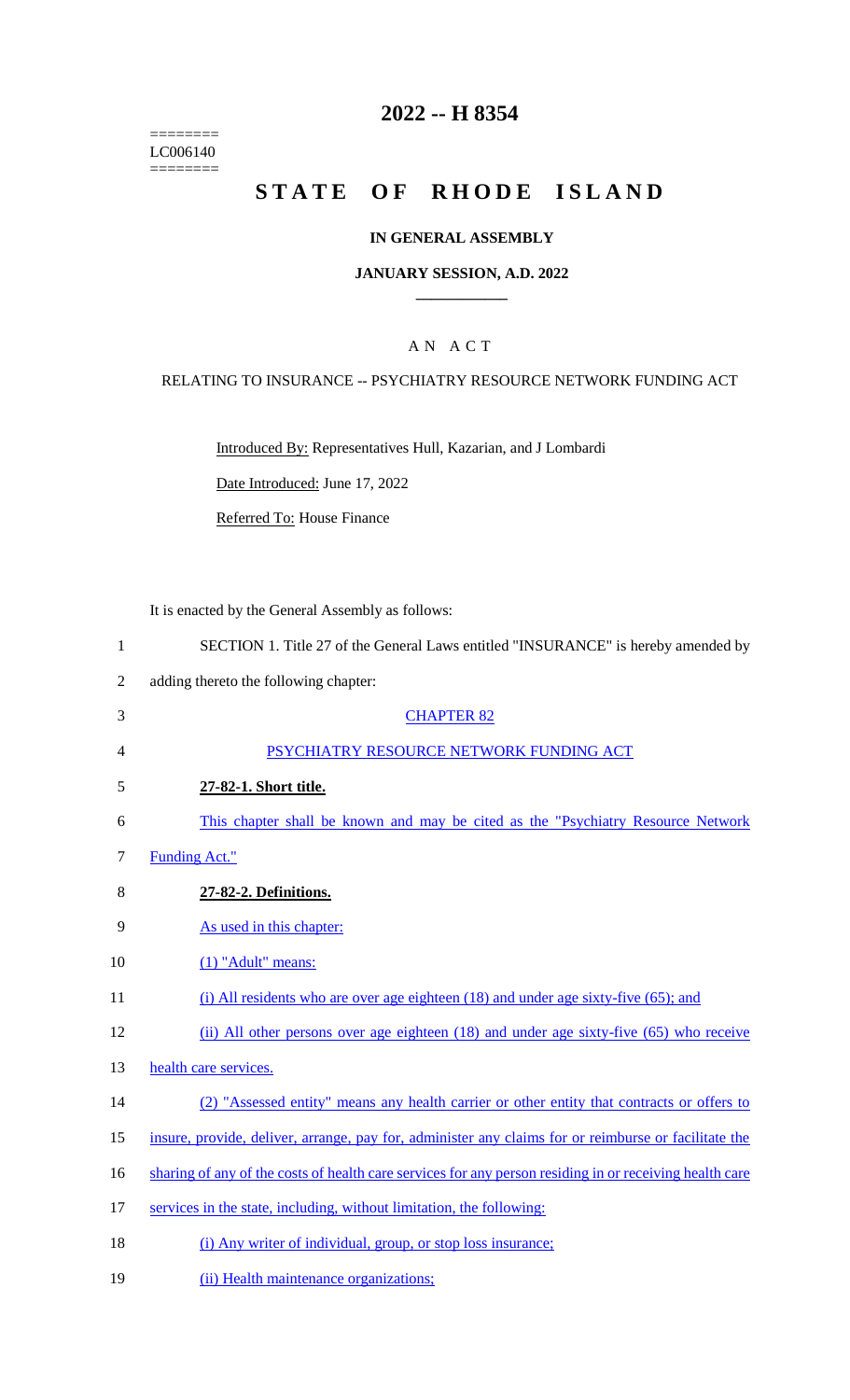| $\mathbf{1}$   | (iii) Third-party administrator;                                                                        |
|----------------|---------------------------------------------------------------------------------------------------------|
| $\overline{2}$ | (iv) Preferred provider agreement;                                                                      |
| 3              | (v) Fraternal benefit society;                                                                          |
| 4              | (vi) Administrative services organization and any other organization managing claims on                 |
| 5              | behalf of a self-insured entity;                                                                        |
| 6              | (vii) Any self-insurer or other entity that provides an employee or group benefit plan and              |
| 7              | does not utilize an external claims managing service;                                                   |
| 8              | (viii) Any governmental entity that provides an employee or group benefit plan and does                 |
| 9              | not utilize external claims management services; or                                                     |
| 10             | (viv) Any entity, administrator or sponsor of any health care costs sharing program.                    |
| 11             | (3) "Assessment" means the association member liability with respect to costs determined                |
| 12             | in accordance with this chapter.                                                                        |
| 13             | (4) "Association" means the health care information line association created by this                    |
| 14             | chapter.                                                                                                |
| 15             | (5) "Association director" means the director of a health care information line association.            |
| 16             | (6) "Board" means the board of directors of the association.                                            |
| 17             | (7) "Child" or "children" means:                                                                        |
| 18             | (i) All residents who are under age nineteen (19); and                                                  |
| 19             | (ii) All other persons under age nineteen (19) who receive health care services in the state.           |
| 20             | (8) "Covered lives" means all individuals who are:                                                      |
| 21             | (i) Covered under an individual health insurance policy issued or delivered in the state;               |
| 22             | (ii) Covered under a group health insurance policy that is issued or delivered in the state;            |
| 23             | (iii) Covered under a group health insurance policy evidenced by a certificate of insurance             |
| 24             | that is issued or delivered to an individual who resides in the state;                                  |
| 25             | (iv) Protected, in part, by a group excess loss insurance policy where the policy or                    |
| 26             | certificate of coverage has been issued or delivered in the state; or                                   |
| 27             | (v) Protected, in part, by an employee benefit plan of a self-insured entity or a government            |
| 28             | plan for any employer or government entity which:                                                       |
| 29             | (A) Has an office or other worksite located in the state; or                                            |
| 30             | (B) Has fifty (50) or more employees who are participants or beneficiaries of a health cost             |
| 31             | sharing program.                                                                                        |
| 32             | (9) "Director" means the director of the department of health.                                          |
| 33             | (10) "Health carrier" or "carrier" means an entity subject to the insurance laws and rules of           |
| 34             | the state, or subject to the jurisdiction of the commissioner of insurance, that contracts or offers to |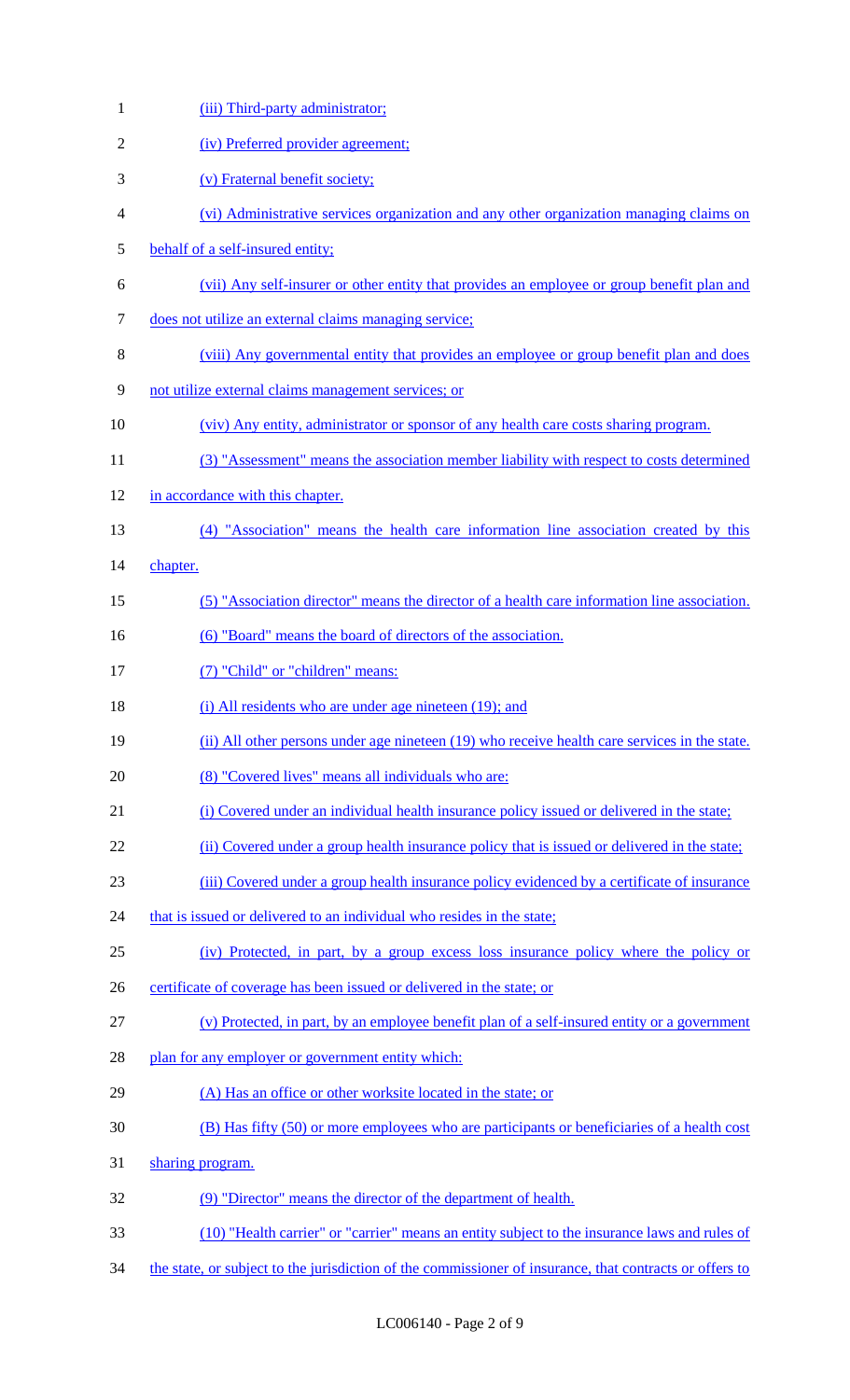1 contract to provide, deliver, arrange for, pay for, or reimburse any of the costs of health care 2 services, including an insurance company, a health maintenance organization, a health service 3 corporation, or any other entity providing a plan of health insurance, health benefits, or health 4 services. 5 (11) "Health cost sharing program" means any cost sharing or similar program which seeks 6 to share the costs of health care services and which in the preceding twelve (12) months either has: 7 (i) Coordinated payment for or reimbursed over ten thousand dollars (\$10,000) of costs for 8 health services delivered in this state; or 9 (ii) Communicated by mail or electronic media to residents of this state concerning their 10 potential participation. 11 (12) "Insurance commissioner" means the health insurance commissioner of the 12 department of business regulation. 13 (13) "Psychiatry resource network" or "PRN" means any information lines, referral service, 14 including PediPRN and MomsPRN which is available to providers in the state, and which is funded 15 pursuant to the association's plan of operation. 16 (14) "Provider" means a person licensed by the state to provide health care services or a 17 partnership or corporation or other entity made up of those persons. 18 (15) "Senior" means: 19 (i) All residents who are over age sixty-four (64); and 20 (ii) All other persons over age sixty-four (64) who receive health care services in Rhode 21 **Island**. 22 (16) "State" means the State of Rhode Island. 23 **27-82-3. Association and PRN fund created.**  24 (a) There is hereby created the Rhode Island psychiatry resource network or "RIPRN" for 25 the primary purpose of equitably determining and collecting assessments for the cost of PRNs in 26 the state which are not covered by other federal or state funding. 27 (b) The association shall be comprised of all assessed entities, as defined in this chapter. 28 (c) A PRN fund shall be maintained in the custody of the general treasurer. Receipts from 29 public and private sources for funding PRNs may be deposited into the account in the manner and 30 method specified in the association's plan of operation. Expenditures from the account shall be used 31 exclusively for the costs of operating any PRNs funded by the association, at no cost to providers. 32 Only the director of health, or designee may authorize expenditures from the account. 33 **27-82-4. Powers and duties.**  34 (a) The association shall be a not-for-profit, voluntary corporation and shall possess all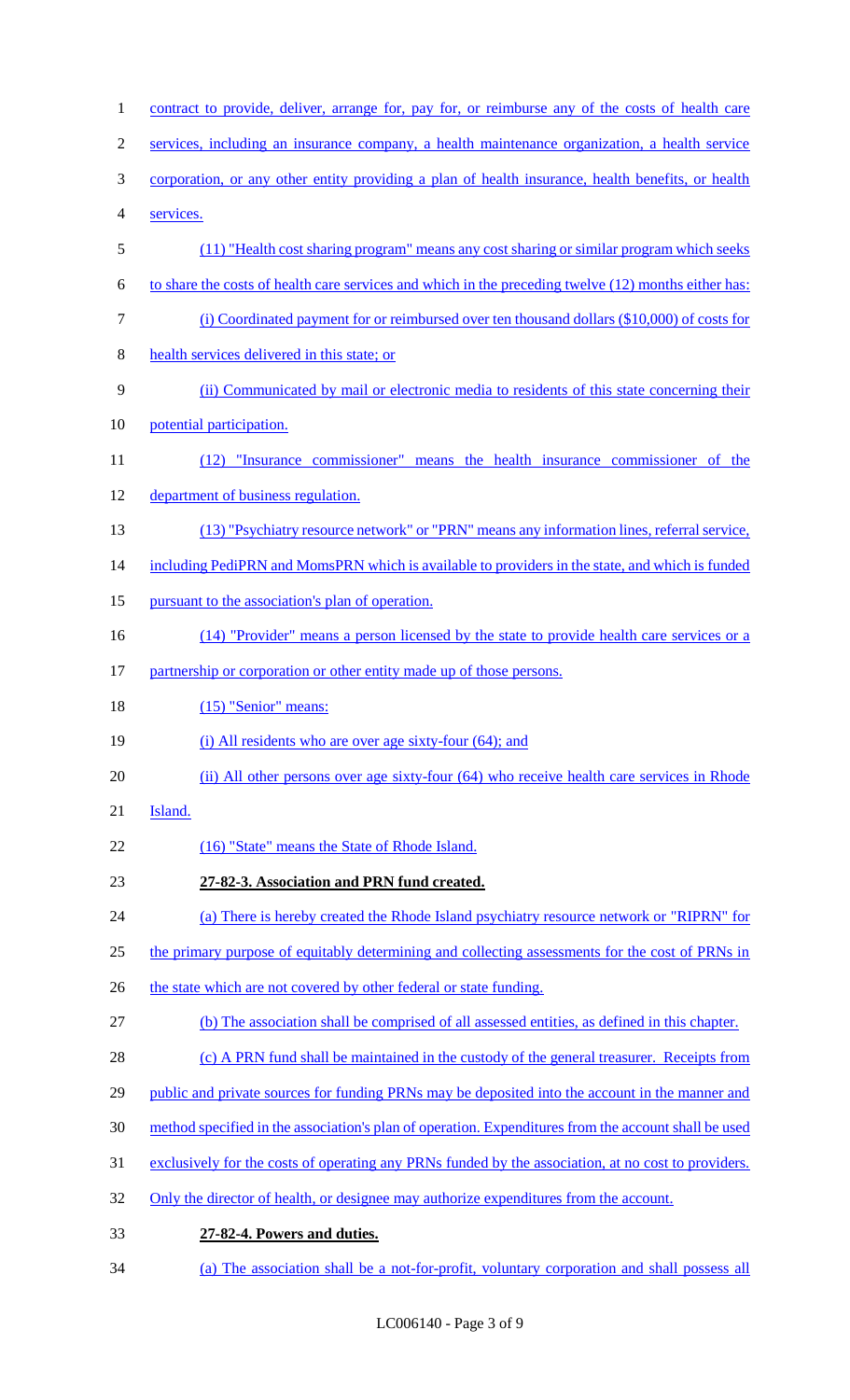| $\mathbf{1}$   | general powers as derive from that status under state law and such additional powers and duties as   |
|----------------|------------------------------------------------------------------------------------------------------|
| $\overline{2}$ | are specified in this section.                                                                       |
| 3              | (b) The directors' terms and method of appointments shall be specified in the plan of                |
| 4              | operation. The board of directors shall include:                                                     |
| 5              | (1) The director of the department of health, or designee;                                           |
| 6              | (2) The health insurance commissioner, or designee;                                                  |
| $\tau$         | (3) Three (3) health carrier representatives;                                                        |
| 8              | (4) Two (2) provider representatives, one of whom serves primarily children and one of               |
| 9              | whom serves primarily adults;                                                                        |
| 10             | (5) One representative from a third-party administrator which is not a health carrier; and           |
| 11             | (6) May include up to three (3) additional members as specified in the association's plan of         |
| 12             | operation.                                                                                           |
| 13             | (c) Any director may designate a personal representative to act for the director at a meeting        |
| 14             | or on a committee. A personal representative shall notify the meeting's presiding officer of such    |
| 15             | designation. A director may revoke any such designation at any time.                                 |
| 16             | (d) The board shall have the following duties:                                                       |
| 17             | (1) Prepare and adopt articles of association and bylaws;                                            |
| 18             | (2) Prepare and adopt a plan of operation;                                                           |
| 19             | (3) Submit the plan of operation to the director of health for approval following opportunity        |
| 20             | for comment by the health insurance commissioner;                                                    |
| 21             | (4) Conduct all activities in accordance with the approved plan of operation;                        |
| 22             | (5) Undertake reasonable steps to minimize:                                                          |
| 23             | (i) Duplicate counting of child or adult covered lives; or                                           |
| 24             | (ii) Duplicate assessments;                                                                          |
| 25             | (6) Pay the association's operating costs;                                                           |
| 26             | (7) Remit collected assessments, after costs and reserves, to the general treasurer for credit       |
| 27             | to the PRN fund;                                                                                     |
| 28             | (8) Submit to the director of health, no later than one hundred twenty (120) days after the          |
| 29             | close of the association's fiscal year, a financial report in a form acceptable to the director; and |
| 30             | (9) Submit a periodic noncompliance report to the director and the health insurance                  |
| 31             | commissioner listing any assessed entities that failed to either:                                    |
| 32             | (i) Remit assessments in accordance with the plan of operation; or                                   |
| 33             | (ii) After notice from the association, comply with any reporting or auditing requirement            |

of this chapter or the plan of operation.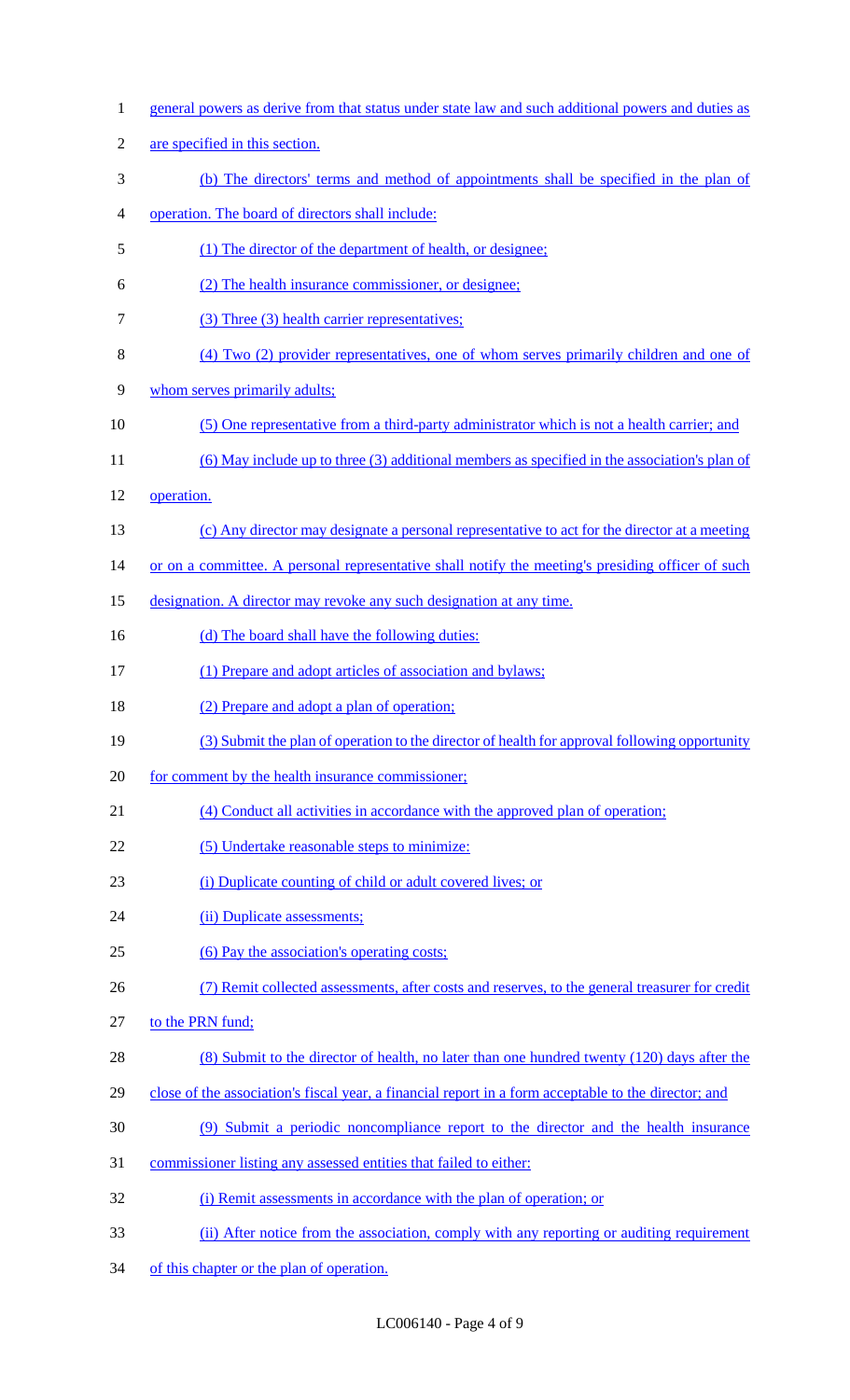(e) The board shall have the following powers: (1) Enter into contracts, including one or more contracts for executive director and administrative services to administer the association. (2) Sue or be sued, including taking any legal action for the recovery of any assessment or 5 interest or other cost reimbursement due to the association. Reasonable legal fees and costs for any amounts determined to be due to the association shall also be awarded to the association. (3) Appoint, from among its directors, committees to provide technical assistance and to supplement those committees with non-board members. (4) Engage professionals including auditors, attorneys, and independent consultants. (5) Borrow and repay working capital, reserve, or other funds and grant security interests 11 in assets and future assessments as may be helpful or necessary for such purposes. (6) Maintain one or more bank accounts for collection of assessments, refund 13 overpayments, and pay the association's costs of operation. (7) Invest reserves as the board determines to be appropriate from time to time. (8) Provide member and public information about its operations. 16 (9) Enter into one or more agreements with other state or federal authorities, including similar funding associations in other states, to ensure equitable allocation of funding responsibility 18 with respect to individuals who may reside in one state, but receive health care services in another. Any amounts owed under any such agreements shall be included in the estimated costs for assessment rate setting purposes. (10) Enter into one or more agreements with assessed entities for one or more alternative 22 payment methodologies for the respective assessed entity's covered lives. (11) Assist the director in qualification for grant and other resources from the federal 24 government and adjust its procedures as may be needed from time to time in order that appropriate 25 adjustments are made to any assessment liability with respect to any person who is eligible for 26 federally funded services. 27 (12) Perform any other functions the board determines to be helpful or necessary to carry 28 out the plan of operation or the purposes of this chapter. **27-82-5. Assessments.**  (a) Assessment rates shall be determined as follows: (1) The director shall provide estimated PRN operation costs, not covered by any other 32 state or federal funds, for the succeeding year no later than one hundred twenty (120) days prior to 33 the commencement of each year and shall update such estimate at such times as reasonably may be requested by the association.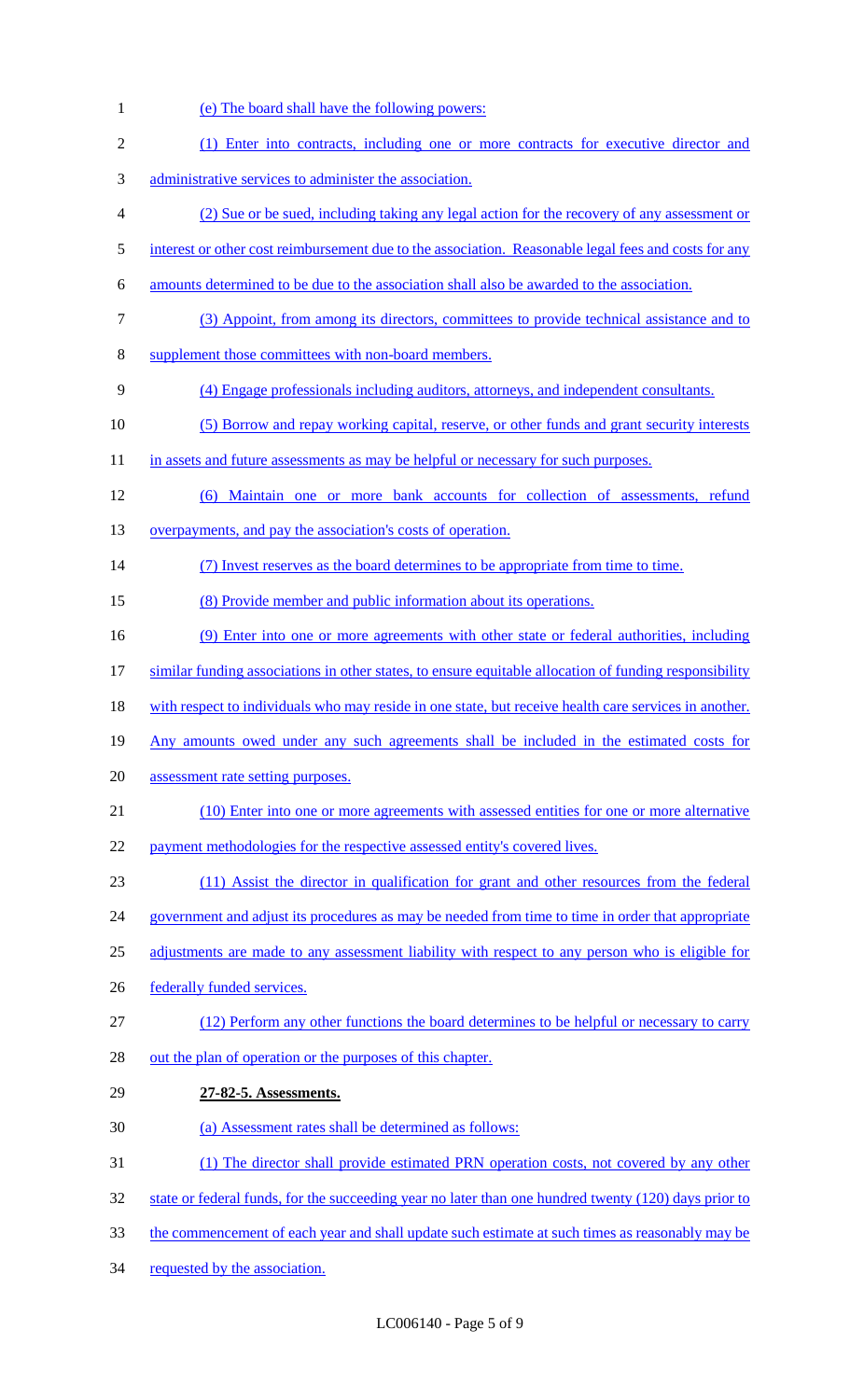(2) Add estimates to cover the association's operating costs, including any interest payable, 2 for the upcoming year. (3) Add a reserve of up to ten percent (10%) of the sum of subsections (a)(1) and (a)(2) of this section for unanticipated costs. (4) Add a working capital reserve in such amount as may be reasonably determined by the board from time to time. (5) Subtract the amount of any unexpended fund balance, including any net investment income earned, as of the end of the preceding year. (6) Calculate a per child covered life per month and per adult covered life per month and a 10 per senior covered life per month amount to be self-reported and paid by all assessed entities by 11 dividing the annual amount determined in accordance with subsections (a)(1) through (a)(5) of this 12 section by the number of covered lives in each age band, respectively, projected to be covered by 13 the assessed entities during the succeeding program year, divided by twelve (12). At the option of 14 the association, the assessment may, instead, be calculated as a single per covered life assessment, not segregated for child and adult and senior covered lives. (b) Within forty-five (45) days of the close of each calendar quarter, an assessed entity shall pay a quarterly assessment equal to assessment rates multiplied by the applicable number of 18 covered life months covered by the assessed entity in the preceding calendar quarter. Unless otherwise determined by the board, the assessed entity which would have been responsible for 20 payment or coordination of payment or reimbursement of any provider's primary care provider health care services for any individual shall be the entity responsible for reporting the respective 22 child covered lives and for payment of the corresponding assessment. (c) At any time after one full year of operation under subsections (a) and (b) of this section, 24 the association, upon two-thirds (2/3) vote of its board and the approval of the director may: (1) Make changes to the assessment collection mechanism outlined in subsections (a) and (b); and (2) Add any health care information line or other services for which the board determines funding pursuant to this health care funding act is desirable to those services funded by this chapter. 29 Any such changes shall be reflected in an updated plan of operation available to the public. (d) If an assessed entity has not paid in accordance with this section, interest accrues at one percent (1%) per month, compounded monthly on or after the due date. (e) The board may determine an interim assessment for new programs covered or to cover any unanticipated funding shortfall. The board shall calculate a supplemental interim assessment 34 using the methodology for regular assessments, but payable over the remaining fiscal year, and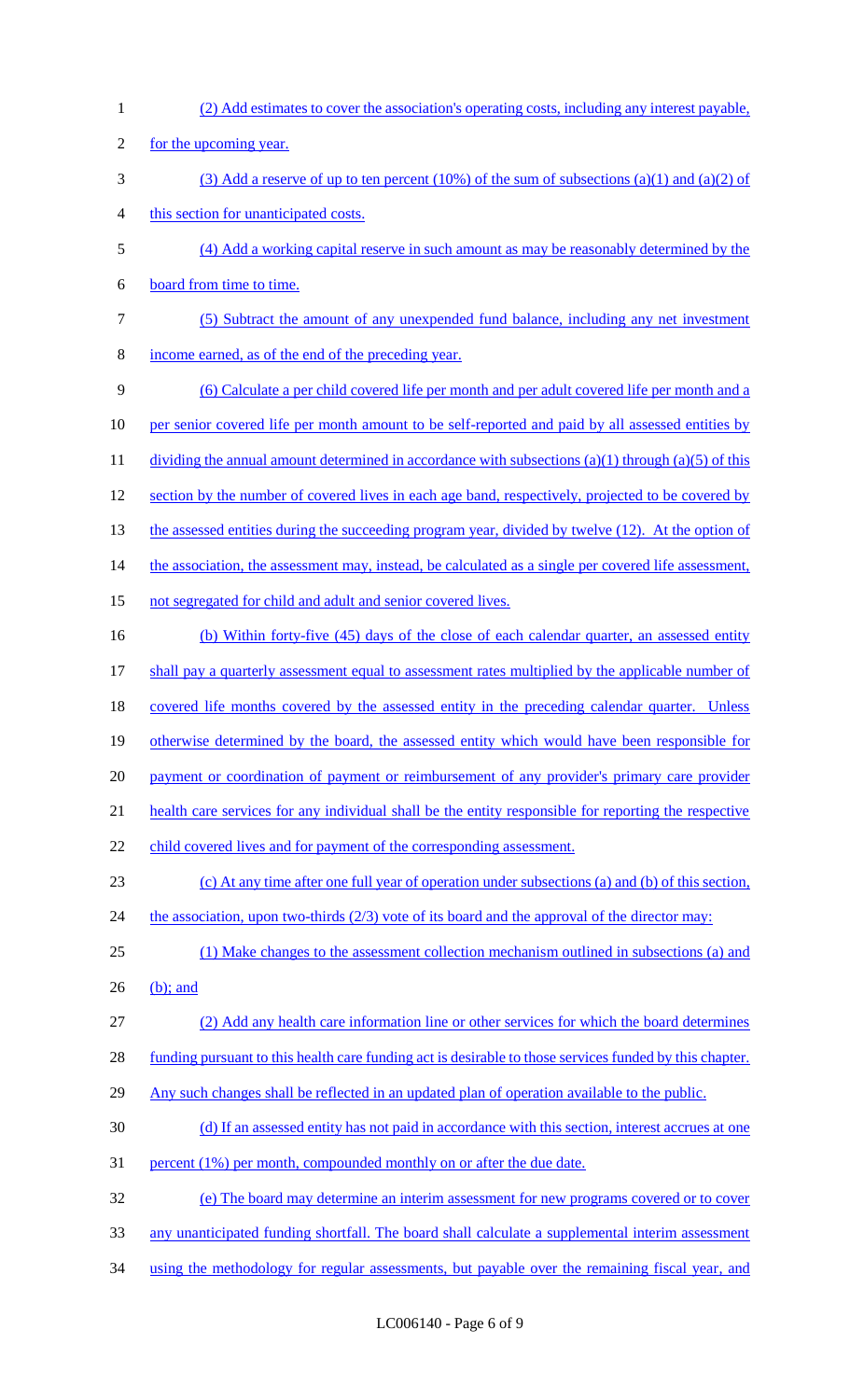1 such interim assessment shall be payable together with the regular assessment commencing the

2 calendar quarter that begins no less than thirty (30) days following the establishment of the interim

3 assessment. The board may not impose more than one interim assessment per year, except in the

- 4 case of a public health emergency declared in accordance with state or federal law.
- 5 (f) For purposes of rate setting, medical loss ratio calculations, and reimbursement by plan 6 sponsors, all association assessments are considered medical benefit costs and not regulatory or 7 administrative costs.
- 
- 8 (g) In the event of any insolvency or similar proceedings affecting any payer, assessments 9 shall be included in the highest priority of obligations to be paid by or on behalf of such payer.
- 10 (h) Annual accounting. The general treasurer shall supply funds as are needed for PRN 11 operations throughout the state's fiscal year. No later than forty-five (45) days following the close 12 of the state's fiscal year, the treasurer shall provide an accounting of PRN operating costs not 13 covered by any other state or federal program and advise the association of the final amount needed 14 to cover the prior fiscal year. The association shall reimburse such amount within forty-five (45) 15 days of receiving the accounting; provided, however, that with respect to all or any part of any 16 amount due which exceeds one hundred five percent (105%) of the amount which had been 17 projected by the director to be needed for such fiscal year, the association may defer such payment 18 and the treasurer shall include such deferral in the subsequent year's accounting. In the event of 19 such deferral, any such remaining unreimbursed amount shall be included in the assessment 20 calculation by the association for the funds to be raised by the association in the subsequent year. 21 (i) If the association discontinues operation for any reason, any unexpended assessments,

22 including unexpended funds from prior assessments in the PRN fund, after the association's wind

23 down expenses, shall be refunded to payees in proportion to the respective assessment payments

- 24 by payees over the most recent eight (8) quarters prior to discontinuation of association operations.
	-

# 25 **27-82-6. Reports and audits.**

26 (a) Each assessed entity is required to report its respective numbers of covered lives in a 27 timely fashion as prescribed in this chapter and respond to any audit requests by the association 28 related to covered lives or assessments due to the association. Upon failure of any assessed entity 29 to respond to an audit request within ten (10) days of the receipt of notification of said audit request 30 by the association, the assessed entity shall be responsible for prompt payment of the fees of any 31 outside auditor engaged by the association to determine such information and shall make all books 32 and records requested by said auditors available for inspection and copying at such location within 33 the state as may be specified by such auditor.

34 (b) Failure to cure non-compliance with any reporting, auditing, or assessment obligation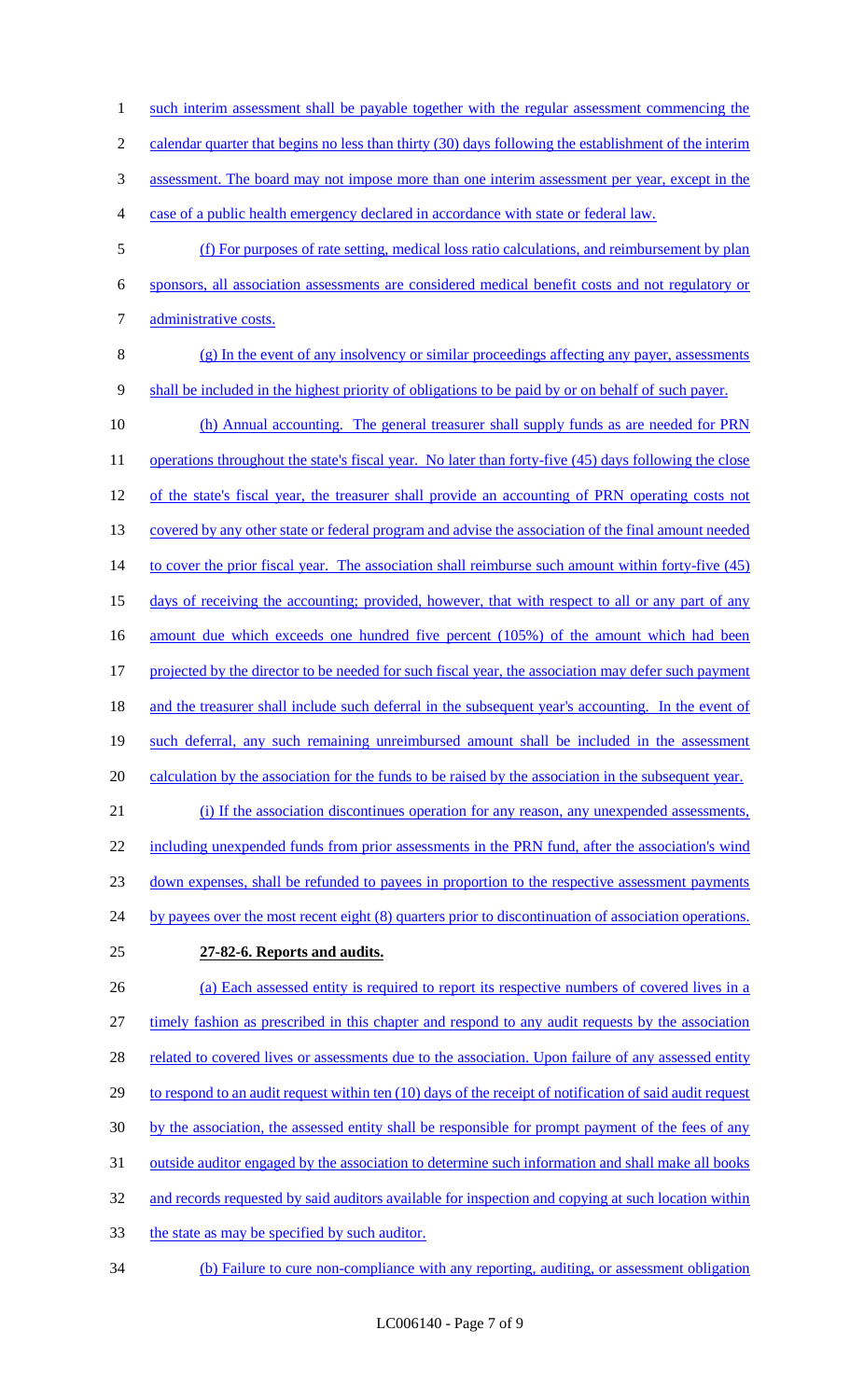- 1 to the association within thirty (30) days from the postmarked date of written notice of
- 2 noncompliance shall subject the assessed entity to all the fines and penalties, including suspension
- 3 or loss of license, allowable under any provision of any other state statute. Any monetary fine or
- 4 penalty shall be remitted to the PRN fund and, thereby, reduce future obligations of the association
- 5 for PRN funding. The assessed entity also shall pay for reasonable attorneys' fees and any other
- 6 costs of enforcement under this section.
- 7 **27-82-7. Tax exempt status.**
- 8 The association is expressly granted exemption from all taxes levied either by the state or
- 9 any governmental entity located therein.
- 10 **27-82-8. Severability.**
- 11 If any provision of this chapter or the application thereof to any person or circumstance is
- 12 held invalid, the invalidity does not affect other provisions or applications of the chapter which can
- 13 be given effect without the invalid provision or application, and to this end the provisions of this
- 14 chapter are severable.
- 15 **27-82-9. Rulemaking.**
- 16 The director and the health insurance commissioner may adopt rules and regulations to
- 17 carry out the purposes of this chapter.

# 18 **27-82-10. Administrative allowance to department of health.**

- 19 Within forty-five (45) days following the close of each calendar quarter, the association
- 20 shall transfer from assessments raised a sum equal to five percent (5%) of the costs funded by the
- 21 association to the department of health's account in recognition of the support from the department
- 22 and its staff in enabling association members to meet their obligations for funding health care
- 23 services at lower cost.
- 24 **27-82-11. Transitional matters.**
- 25 To generate sufficient start-up funding, the association may accept prepayment from
- 26 member assessed entities, subject to offset of future amounts otherwise owing or other repayment
- 27 method as determined by the board.
- 28 SECTION 2. This act shall take effect on June 1, 2023.

======== LC006140 ========